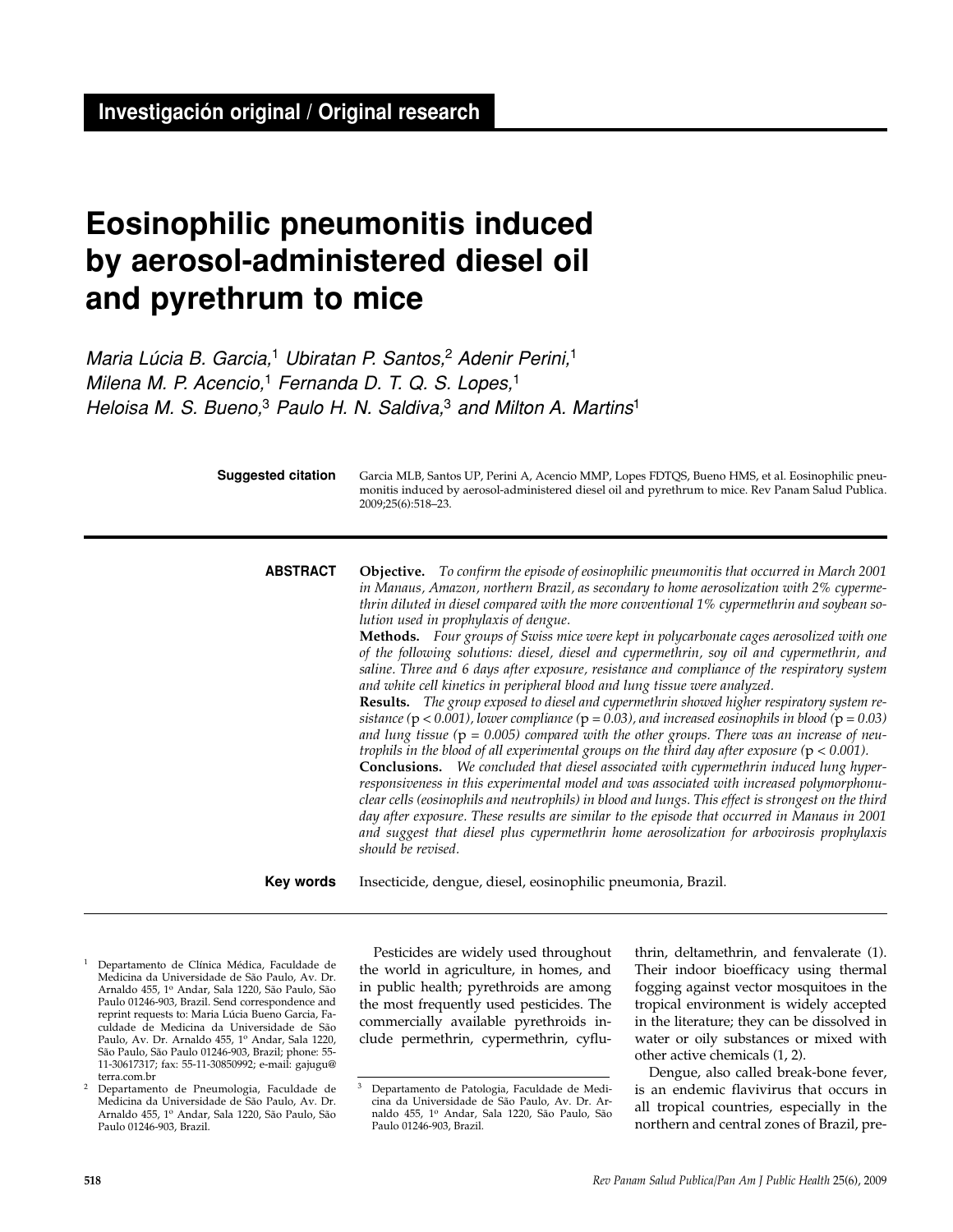senting high morbidity and sometimes mortality. In recent years, this disease has turned from endemic to epidemic, mainly in the southeastern zone, causing dozens of deaths and posing an important challenge to the federal and regional health systems (3).

The disease is controlled through prophylactic elimination of the mosquito by home aerosolization with insecticides in water receptacles used as a larvicide.

Pyrethroid cypermethrin is the drug of choice for indoor aerosolization for larvicide purposes in Brazil. Because of its liposolubility, it is diluted in oily substances. In most cases, the preparation of choice is 1% cypermethrin diluted in soy oil because of the low price and minimum toxicity.

In March 2001, in Manaus in northern Brazil, 2% cypermethrin diluted in diesel was aerosolized by thermonebulization in homes as a prophylaxis against dengue. Several days after exposure, cases of respiratory symptoms were detected presenting interstitial and eosinophilic pneumonia. Women and children who stayed at home were predominantly affected, while men who left home to work and the employers who aerosolized the insecticide seldom presented any symptoms. Fortyeight to 72 hours after aerosolization, 211 suspected cases were detected presenting dyspnea and wheezing, from which 110 were confirmed through clinical exam and laboratory findings as eosinophilic, with interstitial lung infiltration, through X-rays. The presented symptoms were cough (100%), fever (90%), dyspnea (80%), wheezing (36%), blood eosinophilia (100%), and interstitial lung infiltration (100% of hospitalized patients) (4, 5).

The symptoms were progressive and most intense around the third and seventh days after exposure. All cases presented spontaneous regression around the second week of the disease with no aftereffect. Serological tests for influenza and parainfluenza virus, adenovirus and respiratory syncytial virus*, Mycoplasma pneumoniae*, *Legionella pneumophilia*, *Histoplasma capsulatum*, and *Aspergillus fumigatus* were negative (4, 5).

On the basis of the facts cited above, we hypothesized that the diesel plus cypermethrin solution was responsible for external intoxication. To test this hypothesis, we studied an experimental model to analyze the functional, cytological, and histological respiratory system parameters of mice exposed to cypermethrin diluted in soy oil or diesel and to diesel-only aerosolizations in vivo.

# **MATERIALS AND METHODS**

The Research Committee of the Faculty of Medicine of the University of São Paulo approved this experiment. This study was carried out by the Laboratory of Experimental Air Pollution of the Pathology Department of the Faculty of Medicine of the University of São Paulo.

# **Animals**

We obtained 80 male Swiss mice (20 to 25 g) from the animal care facility of the Faculty of Medicine of the University of São Paulo and divided them into four groups exposed to one of four solutions: diesel only, soy oil and 1% cypermethrin, diesel and 2% cypermethrin, and 0.9% saline.

Animals were kept in four polycarbonate cages  $(49 \times 34 \times 16$  centimeters (cm)), 20 animals per cage. Previously, each cage was aerosolized with a solution and kept sealed for 2 hours with a paper filter on the grid at the top. After that period, a  $10 \times 10$  cm window was opened in each paper filter to allow for ventilation and then the animals were caged in. Food and water, added only after aerosolization, were provided ad libitum. The cages were kept in a separate room in the animal care facilities on shelves elevated 1.80 meters above the floor and 20 cm from the ventilation system (exhaust), which sends air into the external environment. After 3 days, 10 mice were removed from each cage; after 6 days, the remaining mice were removed, and all mice were subjected to the experimental procedures described below.

# **Experimental procedures**

Mice were anesthetized intraperitoneally with pentobarbital (10 milligrams (mg) per kilogram of body weight), and blood was obtained from the ophthalmic plexus for quantification and differentiation of leukocytes through a lamina smear, stained with Hema 3 in an optic microscope. One hundred cells were counted per animal  $(\times 400)$ .

Respiratory system resistance and compliance were determined with the aid of a flexiVent apparatus (6) in anesthetized and tracheostomized animals. Additional anesthesia was administered during the experiment when needed.

After respiratory mechanical measurements, animals were euthanized by bleeding the aorta. OCT (optimal cutting temperature) was injected via the trachea into the alveoli (3 milliliters (mL)). Lung slices were cut near the carina and peripheral lung tissue, placed in aluminum foil, and kept at –60°C to be cut on a cryostat. Eosinophils were identified through immunohistochemistry (avidin-biotin) with an antibody to eosinophil peroxidase (7). The intensity of eosinophil influx was estimated by determining the number of these cells in  $a \times 1$  000 microscopic field. This number was corrected by the density of the alveolar tissue, determined through a standard point counting procedure by a grid of  $10<sup>4</sup>$  square micrometers ( $\mu$ m<sup>2</sup>). Values were expressed as cells per  $10^4 \,\mathrm{\upmu m^2(8)}$ .

The concentration of petroleum-derived hydrocarbons inside the cages was estimated by a colorimetric technique, using a Drager gas detection system (Drager Safety AG & Co. KgaA, Germany). Measurements were made twice: at time zero (when animals were introduced into the cage 2 hours after pulverization) and 3 days after exposure. No measurements were made on the sixth day, as no hydrocarbons were detected on the third day in all exposed cages.

# **Statistical analysis**

All data were subjected to an analysis of variance (ANOVA), a statistical method for descriptive and analytical analysis, for determination of cellular predominance in lung and peripheral blood. Parametrical data were analyzed through one-way ANOVA (resistance) and nonparametric results (compliance and eosinophils in lung tissue and blood) were analyzed by Dunn's multiple comparison method and a Mann–Whitney test. Neutrophils in the blood were analyzed by Tukey's multiple comparison tests.

# **RESULTS**

# **Respiratory mechanics**

After 3 days of exposure (3d), animals exposed to diesel and cypermethrin (D+C group) presented higher values of resistance (Rrs) (5.8  $\pm$  0.55 cm of H<sub>2</sub>O/ mL/s,  $p < 0.001$ ) (Figure 1) and lower compliance (Crs)  $(0.032 \pm 0.006 \text{ mL/cm})$ of H<sub>2</sub>O,  $p = 0.03$ ) of the respiratory system (Figure 2) than the other groups.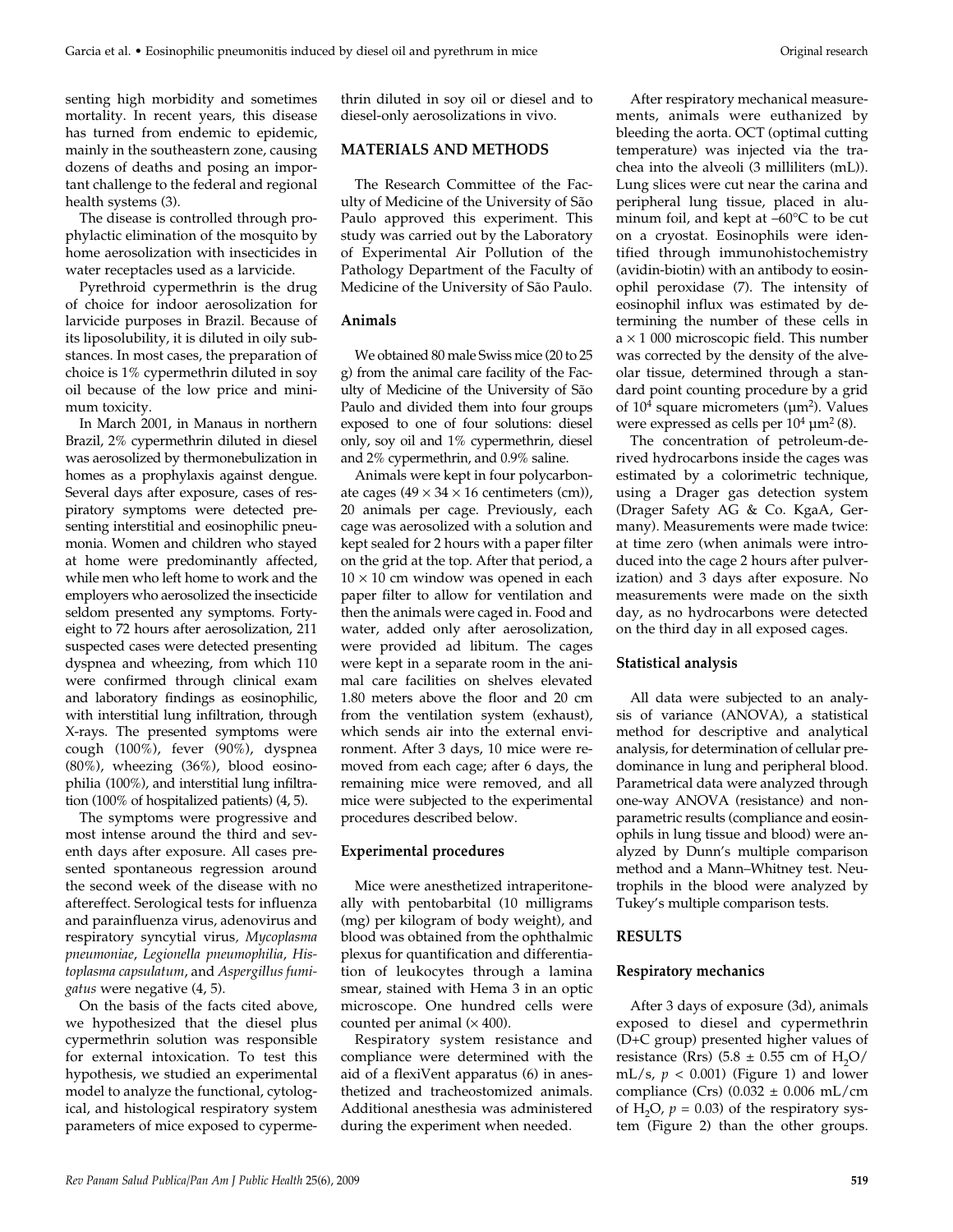Mice from the saline group presented no difference on the respiratory system mechanical parameters between the third and sixth days of exposure (Crs, *p* = 0.79;  $Rrs, p = 0.422$ .

# **Inflammatory markers**

On the third (3d) and sixth (6d) days after exposure, mice in the D+C group had more eosinophils in peripheral blood  $(20.3\% \pm 2.9\% \text{ on } 3d \text{ and } 13.2\% \pm 1.3\% \text{ on }$ 6d,  $p = 0.01$  and  $p = 0.03$ , respectively) (Figure 3) as well as in lung tissue (0.05  $\pm$ 0.007 cell/10<sup>4</sup>  $\mu$ m<sup>2</sup> at 3d and 0.04  $\pm$  0.006 cell/10<sup>4</sup>  $\mu$ m<sup>2</sup> at 6d, *p* = 0.005 for both periods) (Figure 4) than those in the other groups during the same period. Neutrophils in blood showed an increment in all groups after 3 days of exposure compared with mice on the sixth day of the

experiment ( $p < 0.001$ ; Figure 5) except for the saline group, which had no difference in neutrophils during the experiment. Mice exposed to saline presented similar numbers of eosinophils on the third and sixth days of exposure (eosinophils in blood,  $p = 0.19$ ; no eosinophils were found in lung tissue on the third and sixth days of the experiment).

# **Ambient hydrocarbon levels**

Petroleum-derived hydrocarbons were detected only in cages subjected to aerosolization with diesel (10 mg/L) or diesel and cypermethrin  $(6 \text{ mg/L})$  at the moment the animals were placed in the cage (2 hours after aerosolization). Measurements made after 3 days of exposure showed hydrocarbon concentrations below the instrument's limits of detection.

**FIGURE 1. Respiratory system resistance of Swiss mice exposed to diesel and/or cypermethrin**



a D 3d, diesel 3 days; D 6d, diesel 6 days; S+C 3d, cypermethrin + soy oil 3 days; S+C 6d, cypermethrin + soy oil 6 days; D+C 3d, diesel + cypermethrin 3 days; D+C 6d, diesel + cypermethrin 6 days. P < 0.001 D+C 3d compared with other groups. Values are expressed as mean ± standard error of the mean.



**FIGURE 2. Respiratory system compliance of Swiss mice exposed to diesel and/or cypermethrin**

a D 3d, diesel 3 days; D 6d, diesel 6 days; S+C 3d, cypermethrin + soy oil 3 days; S+C 6d, cypermethrin + soy oil 6 days; D+C 3d, diesel + cypermethrin 3 days; D+C 6d, diesel + cypermethrin 6 days. P = 0.03 D+C 3d compared with S+C 6d. Values are expressed as mean ± standard error of the mean.

# **DISCUSSION**

This study was designed to determine whether the procedure used to eradicate the dengue mosquito—aerosolization with a solution of 2% cypermethrin diluted in diesel—is able to induce functional and histological alterations in the lungs of mice in order to support the hypothesis of human indoor intoxication by this solution, as exhibited in Manaus in March 2001.

We tried to reproduce the closest situation experienced by these patients by performing an aerosolization in acrylic cages for rodents and keeping them sealed for 2 hours, like the lag time recommended for reoccupation of houses after cypermethrin pulverization. We analyzed lung mechanics, focusing on symptoms of cough, dyspnea, and bronchial spasm; we also measured blood leukocytes and quantified the influx of inflammatory cells in alveolar septa and blood, as eosinophilia in blood and eosinophilic pneumonitis were seen in affected individuals.

Our results indicate that indoor aerosolization of diesel plus 2% cypermethrin induces an acute lung inflammation process, expressed by clinical, functional, and histological tissue alterations, peaking on the third day after exposure and declining by the sixth day. Polymorphonuclear cells in blood exhibited the same time-course pattern, expressing a systemic response.

The acute pneumonitis episode in Manaus pointed out the toxicity to the respiratory system secondary to diesel and cypermethrin home aerosolization or by diesel addition per se in the solution. The literature shows that diesel or cypermethrin can be toxic, depending on the contact route, dosage, and time of exposure. The National Institute of Occupational Safety and Health recommends that people who deal with these substances (applicator workers) use gloves and masks (9–11).

Cypermethrin toxicity depends on the concentration of the solution (12) and on the route of administration—thermonebulization or spatial smoke nebulization (12)—and the location of contact (13), which can induce modulation of the immune system (14), mucocutaneous irritation, bronchial hyperreactivity with clinical signs similar to asthma (1), and potential oncogenesis (10, 15, 16). Concerning pesticide toxicity, previous studies have shown that cypermethrin doses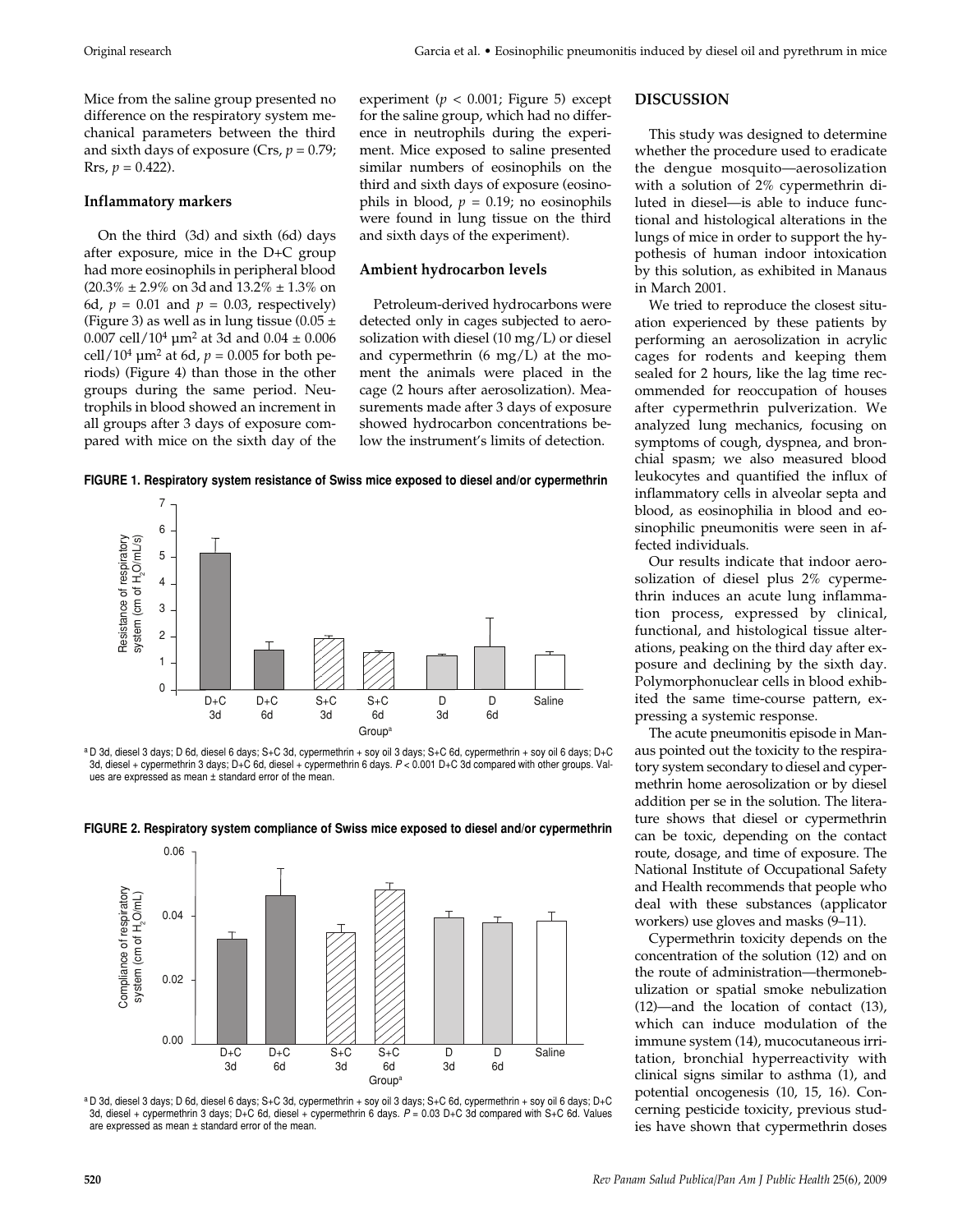#### **FIGURE 3. Eosinophils in peripheral blood of Swiss mice exposed to diesel and/or cypermethrin**



a D 3d, diesel 3 days; D 6d, diesel 6 days; S+C 3d, cypermethrin + soy oil 3 days; S+C 6d, cypermethrin + soy oil 6 days; D+C 3d, diesel + cypermethrin 3 days; D+C 6d, diesel + cypermethrin 6 days. P = 0.03 D+C 6d compared with other groups;  $P = 0.001$  D+C 3d compared with other groups. Values are expressed as mean  $\pm$  standard error of the mean.



**FIGURE 4. Eosinophils in lung tissue stained with EPO of Swiss mice exposed to diesel and/or cypermethrin**



0.5% and higher can exterminate 100% of indoor mosquitoes (12, 17). The World Health Organization suggested a 2% concentration as toxicity level II to humans and efficient in arbovirus prophylaxis, which is still being followed by some countries (18, 19). Chunina et al. showed that high doses of solution are necessary for efficient prophylaxis (20) as insecticide subdoses would not affect the female mosquito in endemic places. This higher dose should be established by taking into account both the toxicity to the mosquito and the effect on human health. Several authors evaluated individual exposure due to occupational application of pyrethroids as a precondition for the assessment of health risks, monitoring pyre-

throid levels in blood and urine. They showed that a cypermethrin urinary metabolite is present even though these values were not considerably higher than the acceptable daily intake of pyrethroid set by the World Health Organization (1, 21, 22). In this experiment, we used 1% cypermethrin in soy oil and 2% in diesel solution because we intended to emphasize that the purpose of our study was to mimic the episode that occurred in Manaus in 2001, but in more controlled conditions, through an experimental protocol in rodents. We did not test 2% cypermethrin in soy oil solution as this procedure would contribute to exploration of the toxicity of cypermethrin, which was not the objective of our study.

Our results suggest that inflammation via eosinophils (Figures 3 and 4) is associated with increased respiratory resistance in all animals exposed to cypermethrin and diesel as they expressed higher levels of these cells in blood and tissue and airway resistance on the third day after exposure compared with other groups (Figure 1). These effects were more intense in the group of animals exposed to diesel associated with cypermethrin, where the pyrethroid concentration was double (2%) that in the toxic plus soy oil solution (1%). These data suggest that cypermethrin may be associated with the inflammation observed in experimental animals. Haratym-Maj evaluated a murine model of pyrethroid poisoning and suggested that all pyrethroids, independent of the dose and sex of the animals, caused an increase in the number of leukocytes in peripheral blood (23). They also demonstrated that female mice were more sensitive to hematologic alterations after cypermethrin exposure, when lower doses induced inhibition while higher concentrations resulted in mobilization of leukocytes to blood circulation.

Castranova et al. (24) suggested susceptibility to lung infection after diesel exposure. Mauderly et al. (25) and Mc-Clellan et al. (26) showed lung inflammation secondary to inhaled diesel particles. Miyabara et al. (27) demonstrated, in an experimental murine model, allergic airway inflammation and hyperresponsiveness due to diesel exhaust. Our data are also partially in accordance with the literature that points at diesel toxicity as being responsible for alterations in the respiratory system via eosinophils in the lung (Figure 4) and blood (Figure 3) associated with alterations in proximal (resistance) and distal (compliance) pulmonary function (Figures 1 and 2), similar to late hypersensitivity in asthma crises. These alterations were more intense in mice exposed to diesel plus cypermethrin than in those exposed to diesel alone.

The eosinophilic pneumonitis induced by diesel and cypermethrin in this study, similarly to the humans in Manaus, could correspond to the classic late phase of asthma. The process was reversible, mediated acutely by neutrophils as an unspecific response and characterized afterward by eosinophils in blood and lung tissue, inducing bronchial hyperresponsiveness. However, the process lasted for days (3 to 15 days) and the interstitial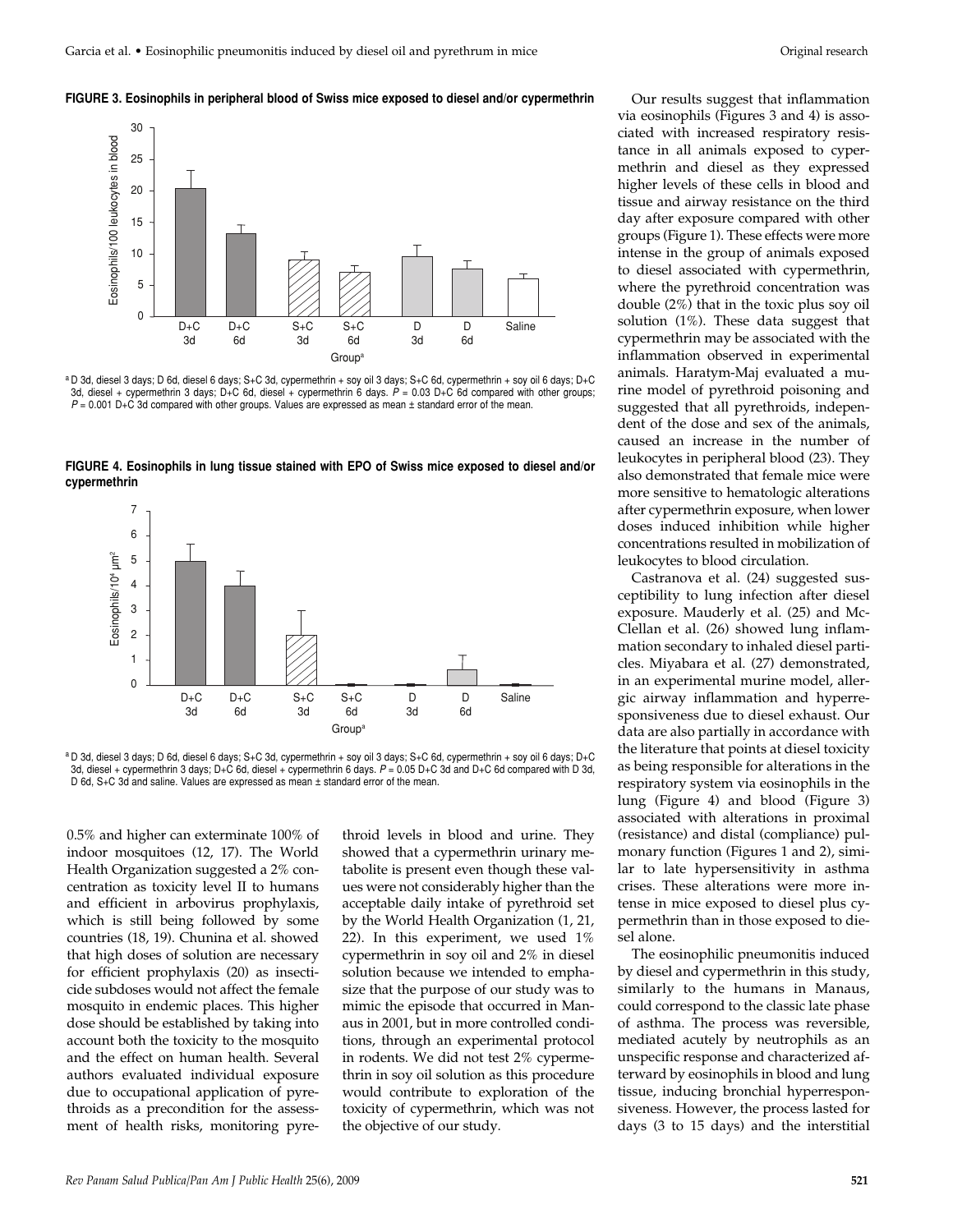#### **FIGURE 5. Neutrophils in peripheral blood of Swiss mice exposed to diesel and/or cypermethrin**



a D 3d, diesel 3 days; D 6d, diesel 6 days; S+C 3d, cypermethrin + soy oil 3 days; S+C 6d, cypermethrin + soy oil 6 days; D+C 3d, diesel + cypermethrin 3 days; D+C 6d, diesel + cypermethrin 6 days. P < 0.001, 3 days compared with 6 days of exposure for all groups. Values are expressed as mean ± standard error of the mean.

pattern of the lung parenchyma would not be expected as a classic sign of asthma disease, which usually lasts hours and predominantly affects the airways. Our data on the respiratory mechanics pointed out both proximal and distal lung effects. The resistance increment (Figure 1) would be connected to wheezes and rhonchi detected in patients from Manaus. The distal alterations of lung tissue, expressed by decreased compliance (Figure 2) and eosinophil influx in the septa, would reflect the interstitial infiltration shown on X-rays of hospitalized patients. In this experimental model, functional data suggest that airway involvement was more severe than that of the distal lung tissue.

The lasting period of increased respiratory resistance and the distal interstitial lung commitment are similar to the toxic oil syndrome described by Kilbourne and colleagues but less toxic. These authors characterized the disease as an epidemic episode of eosinophilia

with lung symptoms such as wheezes and rhonchi, dyspnea, fever, and interstitial pulmonary infiltration induced by the ingestion of a mixture of seed oils containing aniline (28, 29).

Our work has limitations. Although our data suggest that diesel plus cypermethrin is linked to the pneumonitis eosinophilic episode, an atypical lung disease secondary to other irritant particles or infectious agents other than those checked by serology remains possible. Recently, after the Manaus episode in 2001, cypermethrin in water solution aerosolized by ultra low volume has become the choice in Brazil (4) for arbovirus prophylaxis as suggested by the Pan American Health Organization (30). In fact, some cases of eosinophilic pneumonitis still occur in the north of Brazil after the cessation of use of diesel plus cypermethrin thermonebulization (31), suggesting that other agents could be responsible for this syndrome (32). Another limitation is that cage pulverization and functional and cytological lung alterations in mice are not exactly the same as home pulverization and human respiratory disease, even though we tried to mimic the Manaus episode as closely as possible. The toxicity observed seems to reflect an enhancement of diesel oil toxicity by the pyrethrum compound. Interestingly, mice from the diesel-alone group behaved similarly to the saline and cypermethrin plus soy oil group with regard to mechanical parameters and eosinophils in blood. This finding may suggest that not only is the solvent diesel associated with cypermethrin hazardous but also that precautions should be taken with regard to cypermethrin concentration.

We conclude that 2% cypermethrin diluted in diesel oil produces toxic signs of systemic hypersensitivity predominantly in the lungs, via eosinophils and neutrophils, with maximum clinical manifestation around the third day of exposure, decreasing around the sixth day. The insecticide cypermethrin dissolved in soy oil was shown to be less toxic than the diesel solution, although, as expected, it was more toxic than saline. The clinical and laboratory data of this experimental model allow for the biological plausibility of possible mechanisms implicated in the pneumonitis that occurred in March 2001 after diesel plus cypermethrin home aerosolization for prophylaxis of dengue. As this study is preliminary, we suggest greatly expanded studies on this subject since aerosolized pyrethrum compounds are widely used in household environments throughout the world.

**Acknowledgments.** We thank Beatriz Saraiva Romanholo for her technical support. We also acknowledge FAPESP and CNPq, Brazil, for their financial support.

# **REFERENCES**

- 1. World Health Organization. Permethrin environmental health criteria 94. Geneva: WHO; 1990.
- 2. Yap HH, Lee YW, Zairi J, Jahangir K, Adanan CR. Indoor thermal fogging application of pesguard FG 161, a mixture of d-tetramethrin and cyphenothrin, using portable sprayer against vector mosquitoes in the tropical environment. J Am Mosq Control Assoc. 2001; 17(1):28–32.
- 3. Pan American Health Organization. EID updates: emerging and reemerging infectious

diseases, region of the Americas. 2007;4(7). Available from: www.paho.org/english/AD/ DPC/CD/eid-eer-2007-03-09.htm. Accessed 9 March 2007.

- 4. Moraes G, Lanzter T, Barros FR, Alecrim W, Albuquerque B, Pinto R, et al. Boletim Eletrônico Epidemiológico–febre hemorrágica da dengue. Ministério da Saúde, Fundação Nacional de Saúde–FUNASA. 2002;03: 3–4. Available from: www.funasa.gov.br.
- 5. Moraes GH, Lanzieri T, Garrett D, Silva JB Jr. Relatório de investigação do surto de pneu-

monia eosinofílica em Manaus, Amazonas. Brasilia: Ministério da Saúde, Fundação Nacional de Saúde, Centro Nacional de Epidemiologia; 2001.

- 6. Hantos Z, Daroczy B, Suki B, Nagy S, Fredberg JJ. Input impedance and peripheral inhomogeneity of dog lungs. J Appl Physiol. 1992;72:168–78.
- 7. Tibério IFLC, Turco GM, Leick-Maldonado EA, Sakae RS, Paiva PSO, Warth MPTN, et al. Effects of neurokinin depletion on airway inflammation induced by chronic antigen expo-